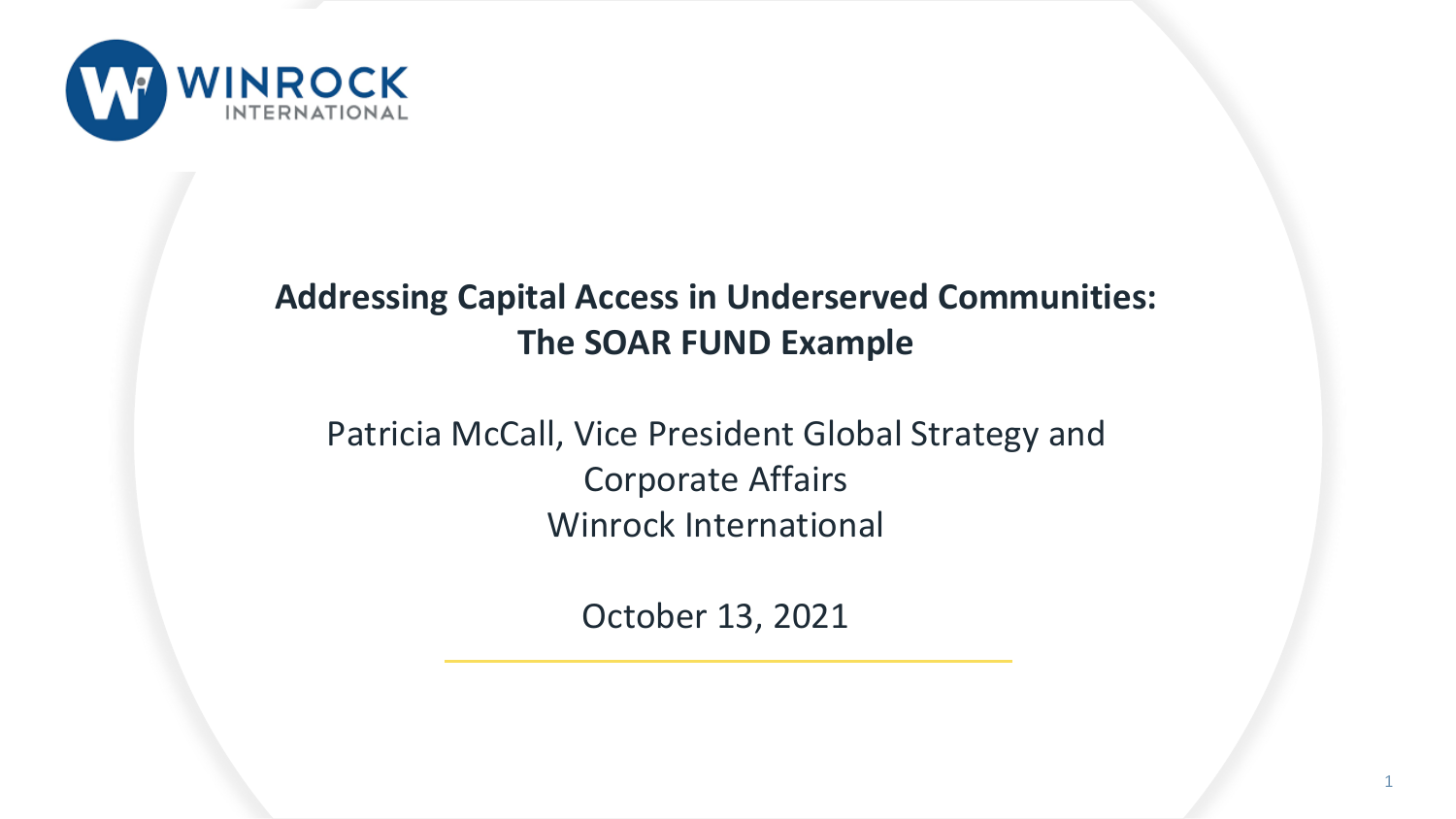



# Southern Opportunity and Resilience Fund

**A collaborative effort to increase access to capital and support for community-based businesses and nonprofits across the South and Southeast**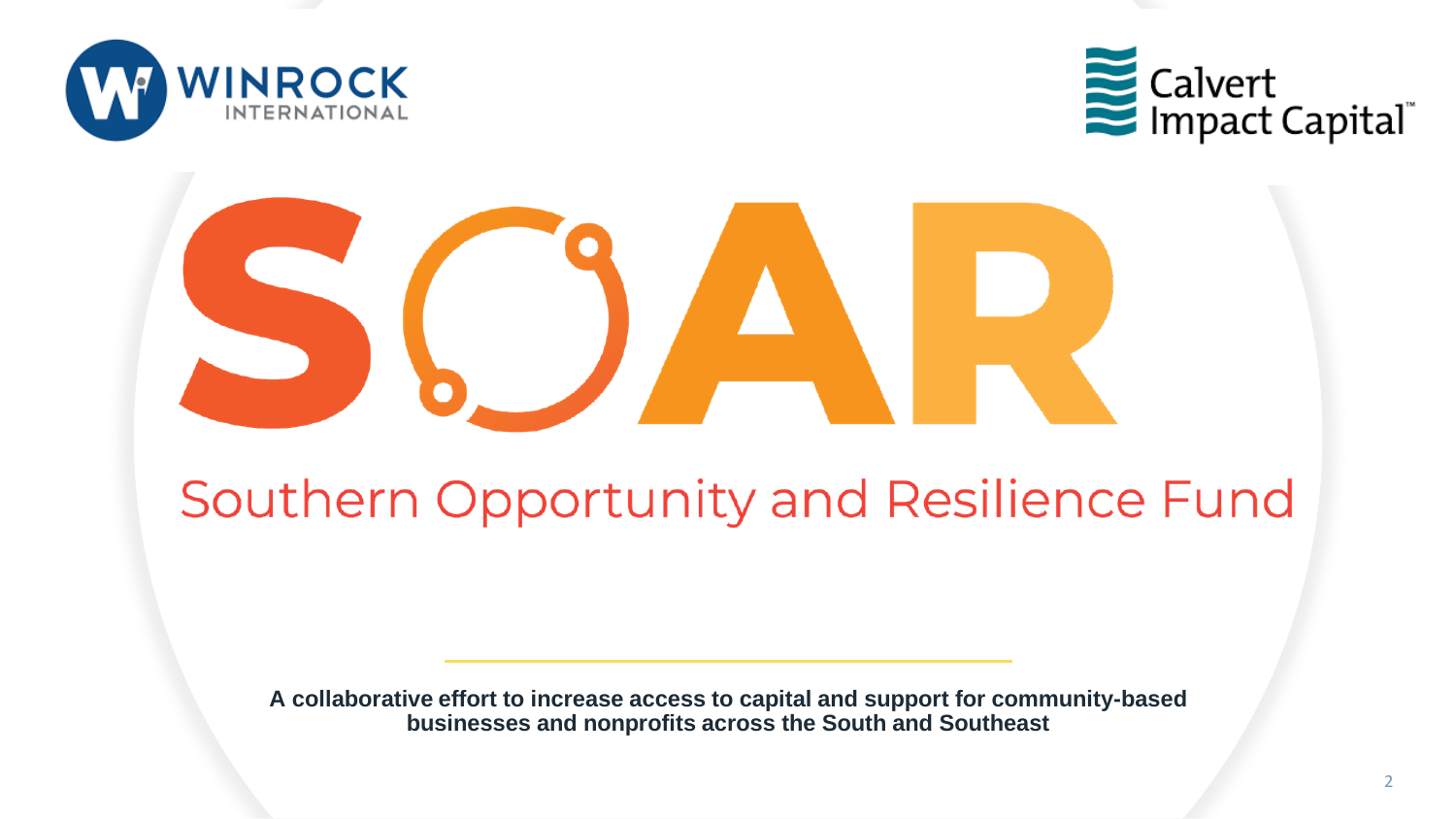# Why do we need new models?

- Covid-19 has exacerbated existing structural issues around access to capital for women and people of color throughout the country.
- Smaller businesses many led by people of color and women were already **suffering from decades of discrimination, lack of access to affordable capital, and an insufficient safety net.**
- If we do not authentically and intentionally create the right resources for these community organizations this crisis will **widen the racial wealth gap, worsen outcomes for already vulnerable communities, and wipe out an entire segment of our economy.** 
	- Existing institutions need support and capital to be able to **increasing lending into these communities.**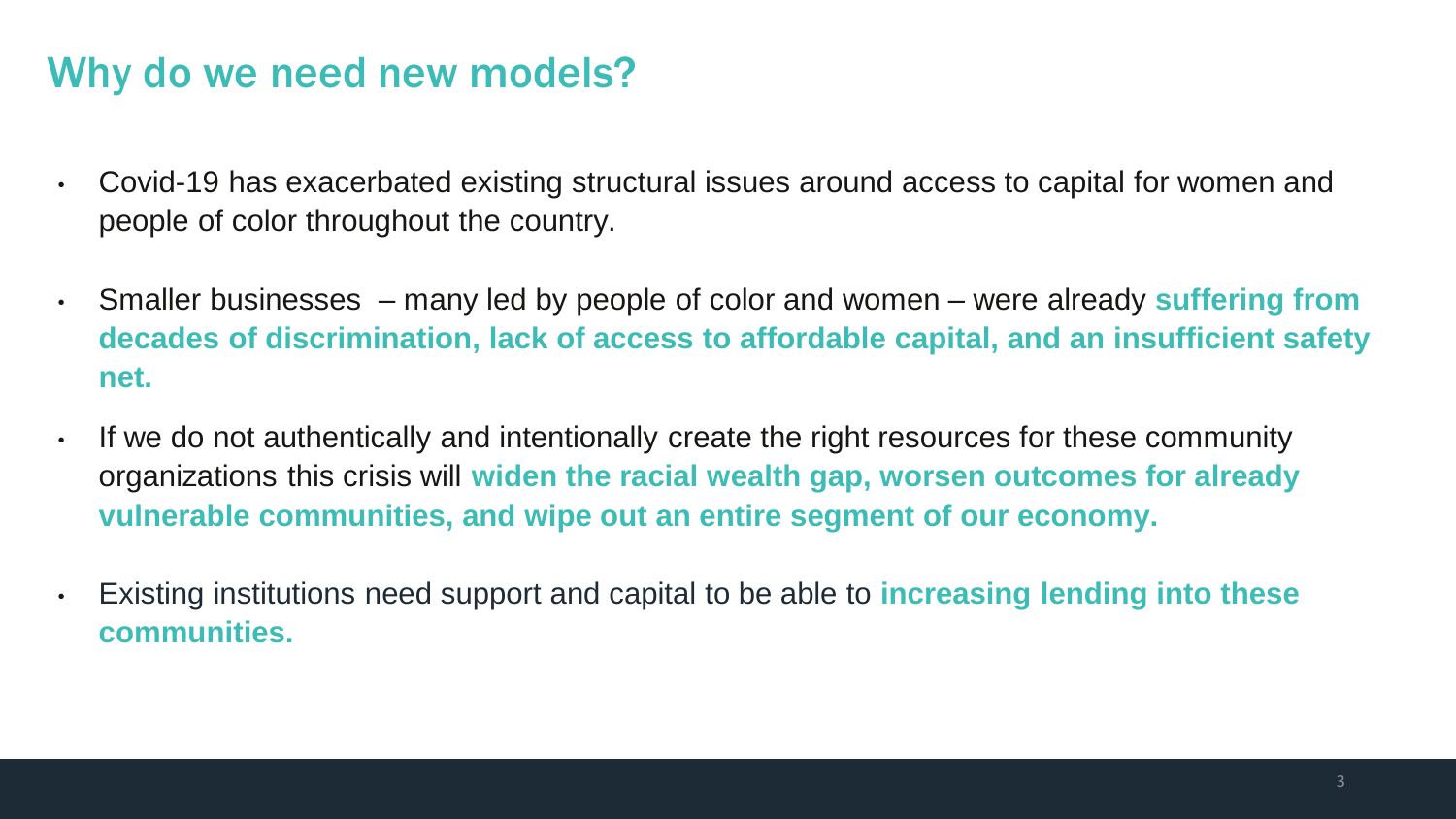# Financial System Responses to Covid-19

- PPP Loans US Government supported loans to support businesses during the pandemic by providing loans, usually forgivable for specific uses including and focused on payroll. Design and implementation of initial round was found to be difficult to access for many small businesses.
- Covid-19 Response Funds: Calvert Impact Capital CA, NY and South Funds
- Philanthropy billions pledged by philanthropists, foundations, corporations
- Southern Communities Initiative (SCI) led by investor Robert F. Smith to drive modernization of the CDFI's through capacity building and technical innovation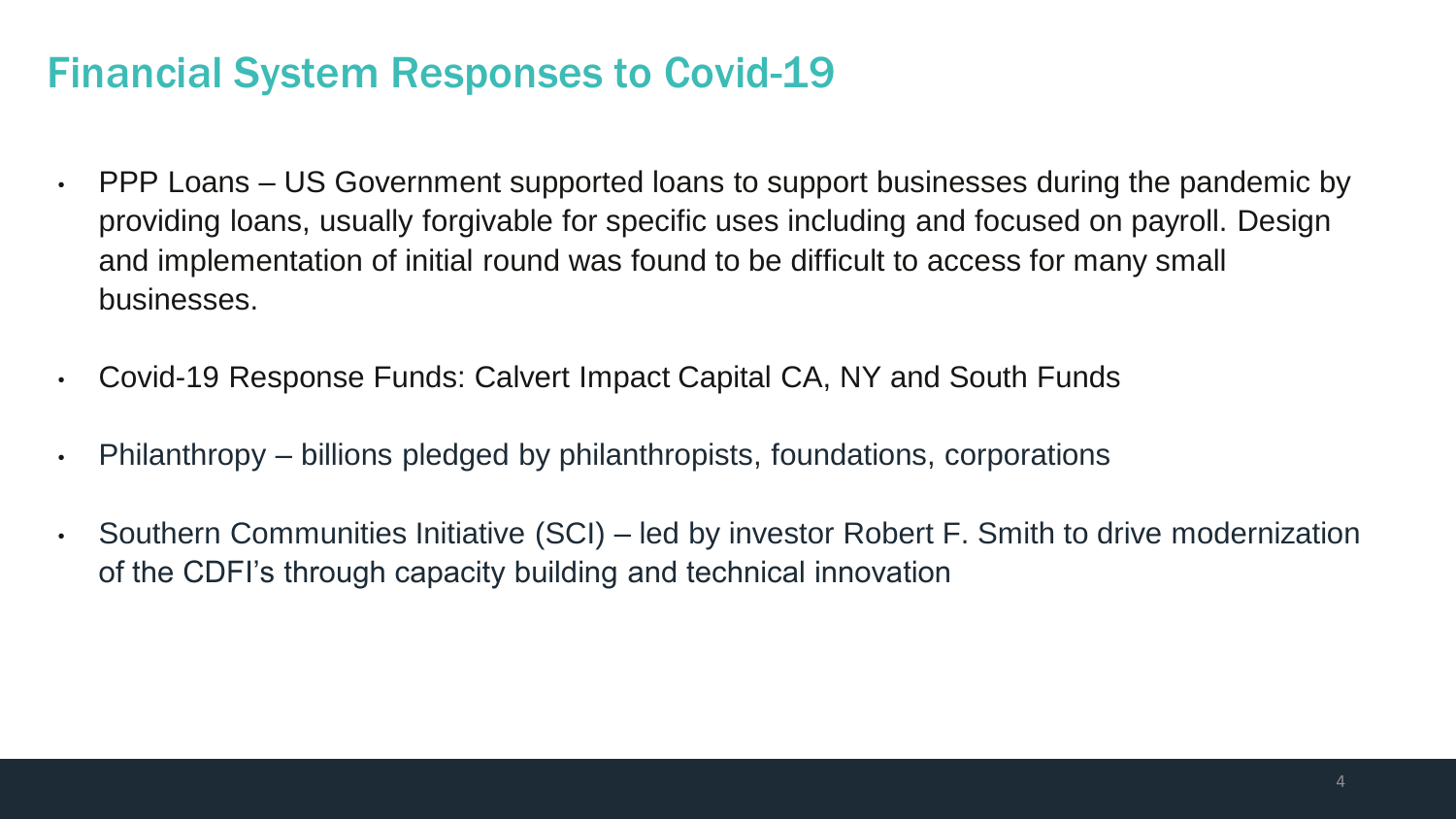Early indicators show devastating effects of COVID-19 on the small business community, with outsized negative impact on communities of color and immigrants



Reduction in Self-Employed Business Owners February - April 2020



Source: Fairlie, Robert W. (2020), The Impact of COVID-19 on Small Business Owners: Evidence of Early Stage Losses From the April 2020 Current Population Survey, *SIEPR Stanford Institute for Economic Policy Research*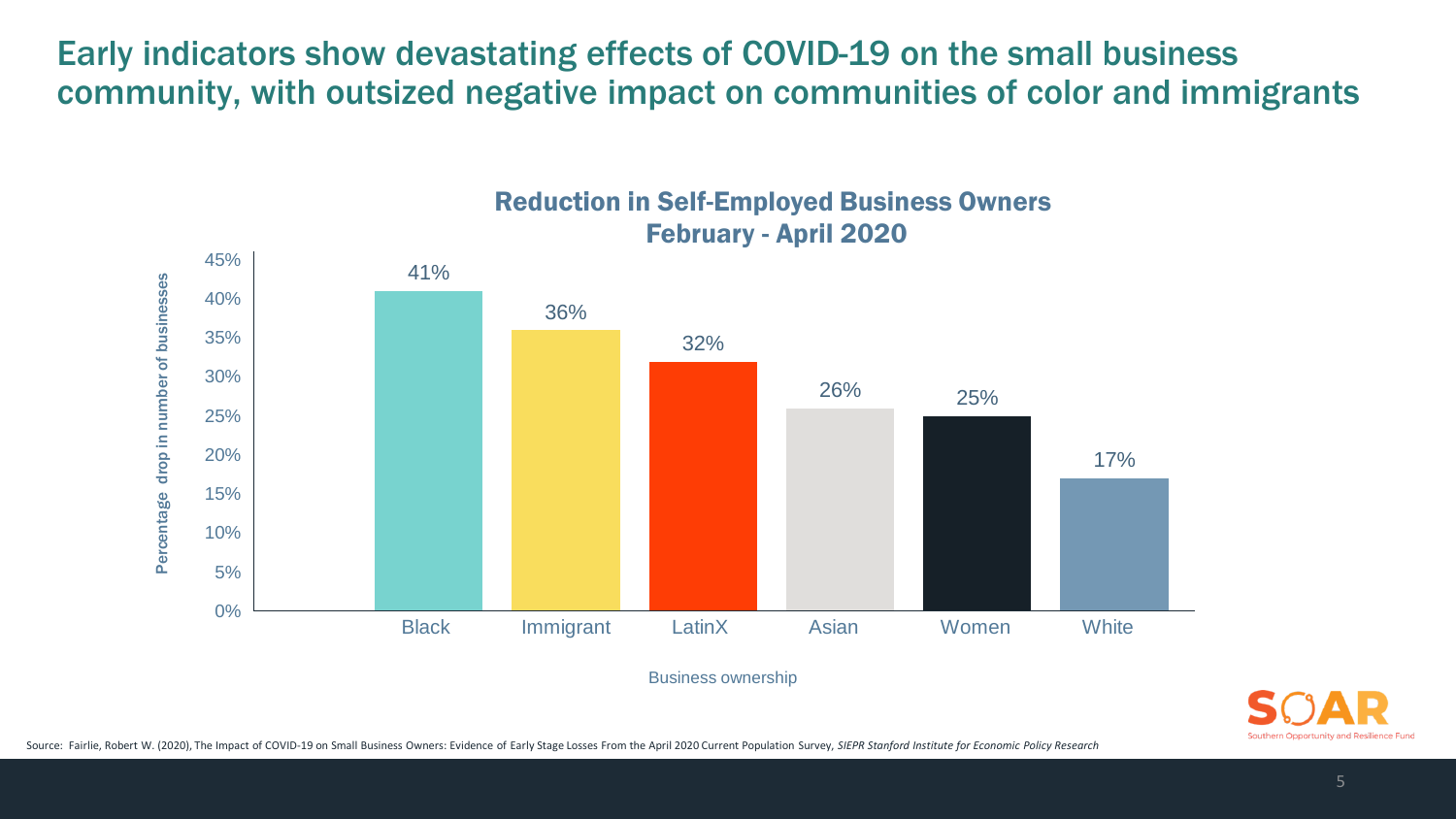### SOAR targets states where there is a relatively higher Black, Latinx and Native American population



Source: 2017 1-year American Community Survey estimates, U.S. Census Bureau: <https://www.governing.com/gov-data/census/state-minority-population-data-estimates.html>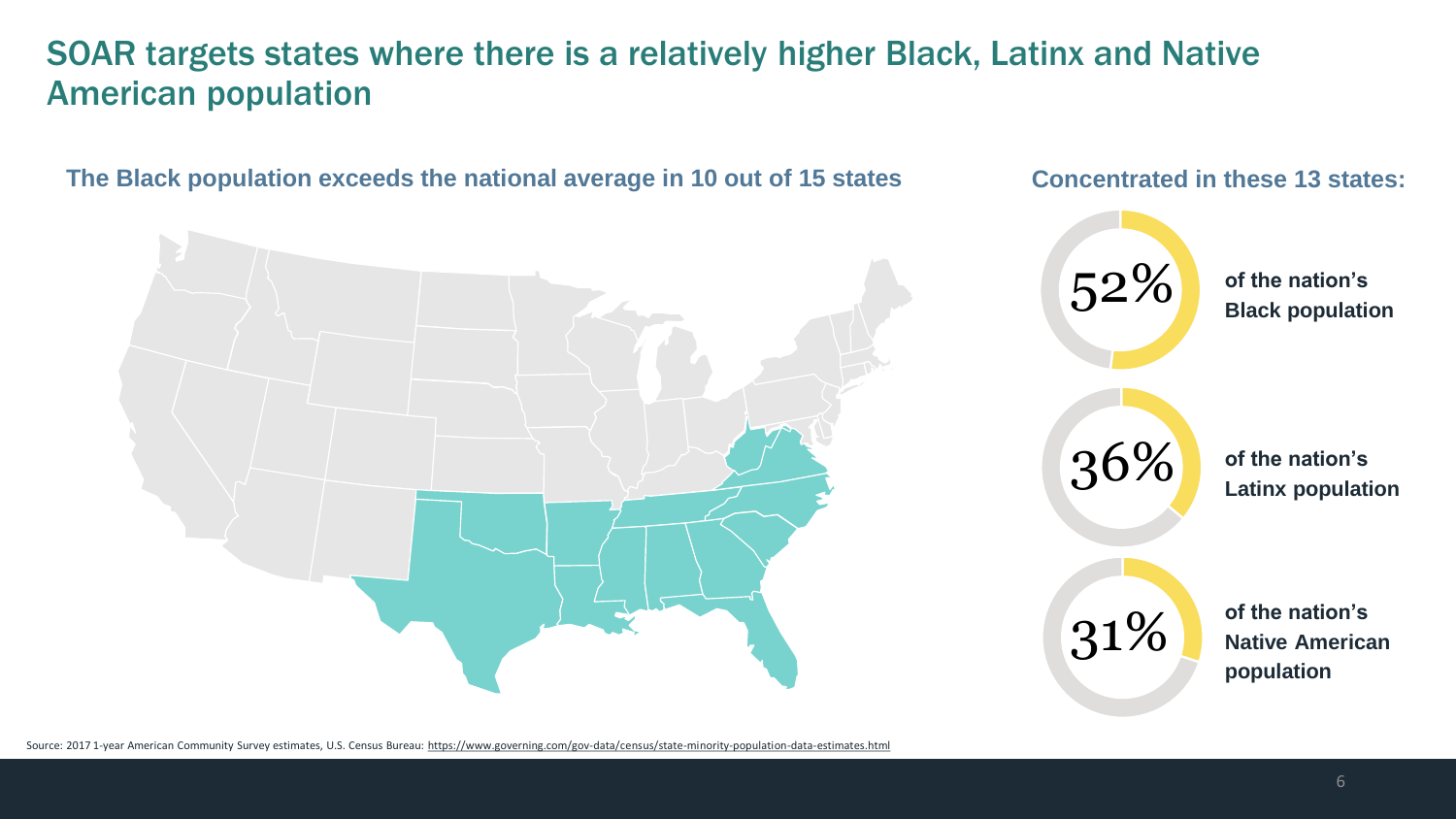The economic impact of COVID-19 related social distancing policies has been unprecedented and is crushing community-based organizations



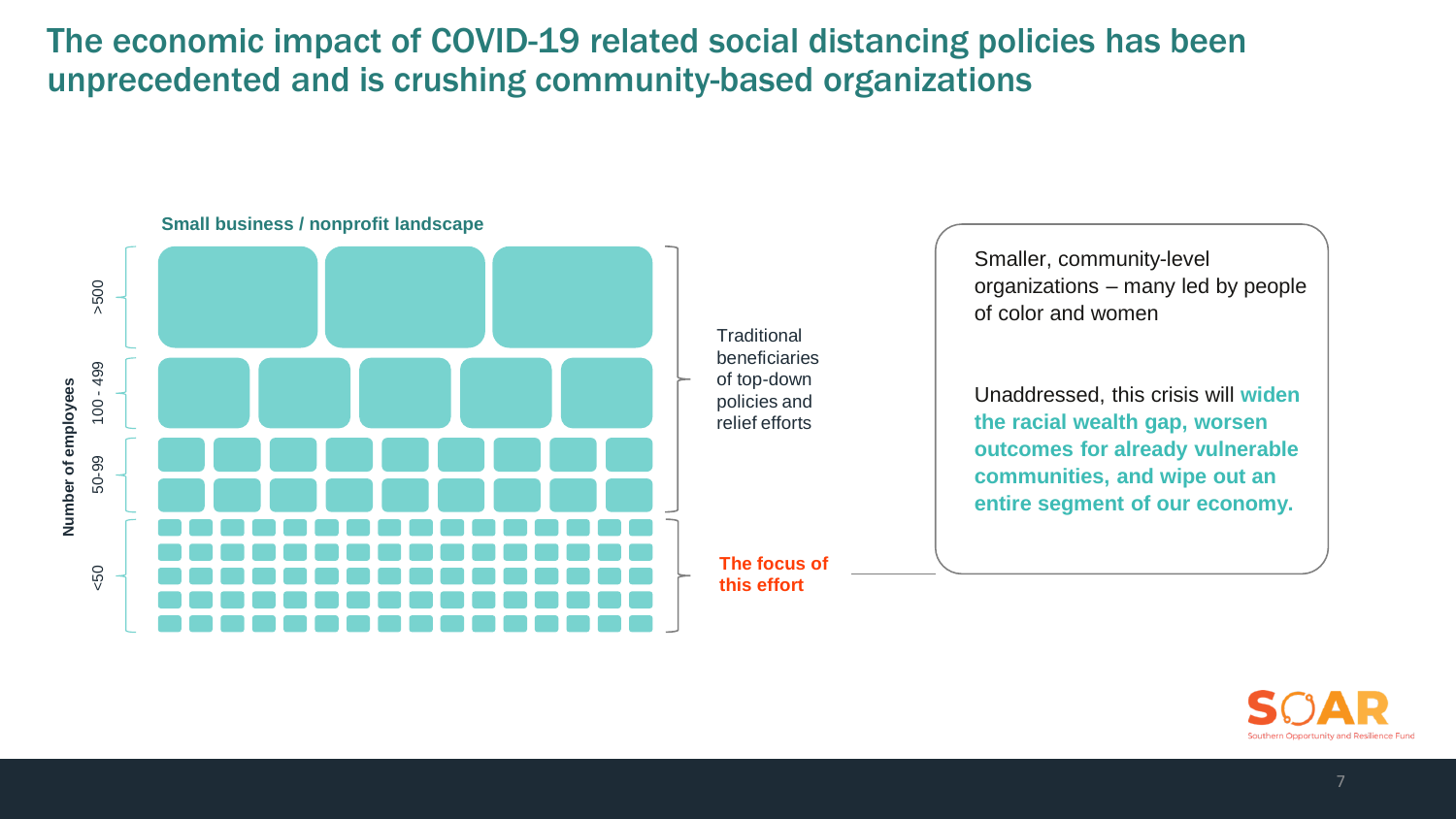# Financial and Technical Assistance Innovation: The SOAR Fund – Emergency Loans coupled with Technical Assistance

- The SOAR Fund is a partnership of local and national community finance organizations created by Calvert Impact Capital to address the capital needs of historically disenfranchised communities across the South and Southeast U.S. as they attempt to navigate and rebuild after the unprecedented COVID-19 health and economic crisis.
- **SOAR targets small businesses in 15 South and Southeast States:** 
	- *with 50 employees and fewer;*
	- *with an explicit focus on historically under-resourced communities;*
	- *focus on businesses in low-income areas and owned by women and people of color.*
- The SOAR Fund targets a size of \$150mn with an upper limit of \$500mn capital will be provided as low-interest loans through regional CDFIs.
- ➢ *The loans will be supported by Technical Assistance provided to the small businesses*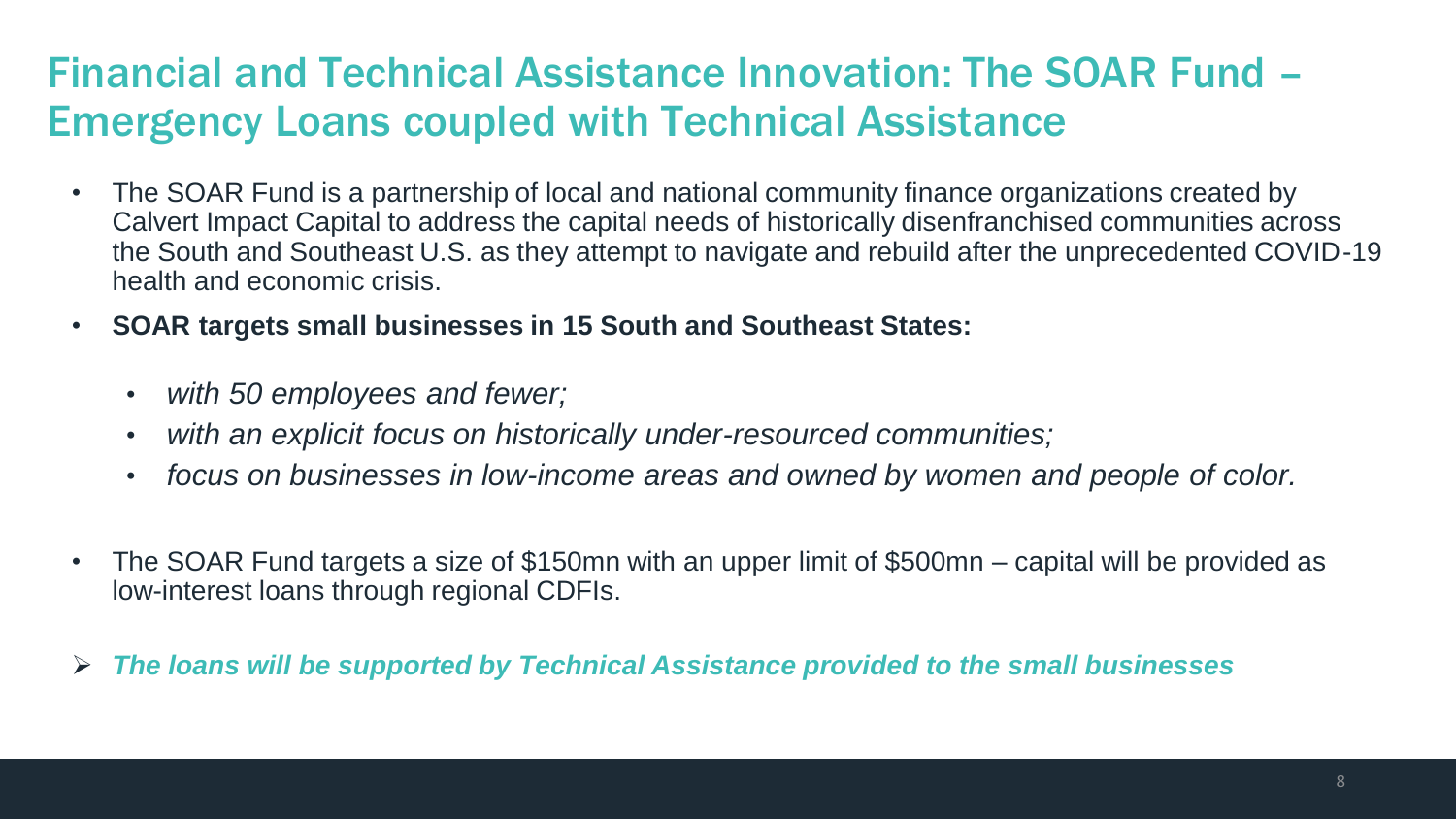Federal programs have provided widespread direct support, but have not been sufficient to support businesses through the prolonged economic slowdown

|                        | PPP / EIDL                                                                                                                                    | <b>SOAR Loans</b>                                                                                                     |
|------------------------|-----------------------------------------------------------------------------------------------------------------------------------------------|-----------------------------------------------------------------------------------------------------------------------|
| <b>Loan size</b>       | Tied to certain expenses; very limited<br>for the smallest businesses                                                                         | Tied to three months revenue from any<br>three-month period in 2019                                                   |
| Use of<br>proceeds     | Tied to spending on certain expenses                                                                                                          | Flexible working capital                                                                                              |
| Reach +<br>eligibility | Unavailable to many businesses that<br>exist outside of the banking system;<br>immigration status, criminal history can<br>affect eligibility | Outreach through local, community-<br>based networks; broad eligibility<br>standards based on FTE and revenue<br>size |
| <b>Lenders</b>         | Mostly large and regional banks;<br>CDFIs have participated but with<br>limited liquidity available                                           | Non-profit community development<br>loan funds                                                                        |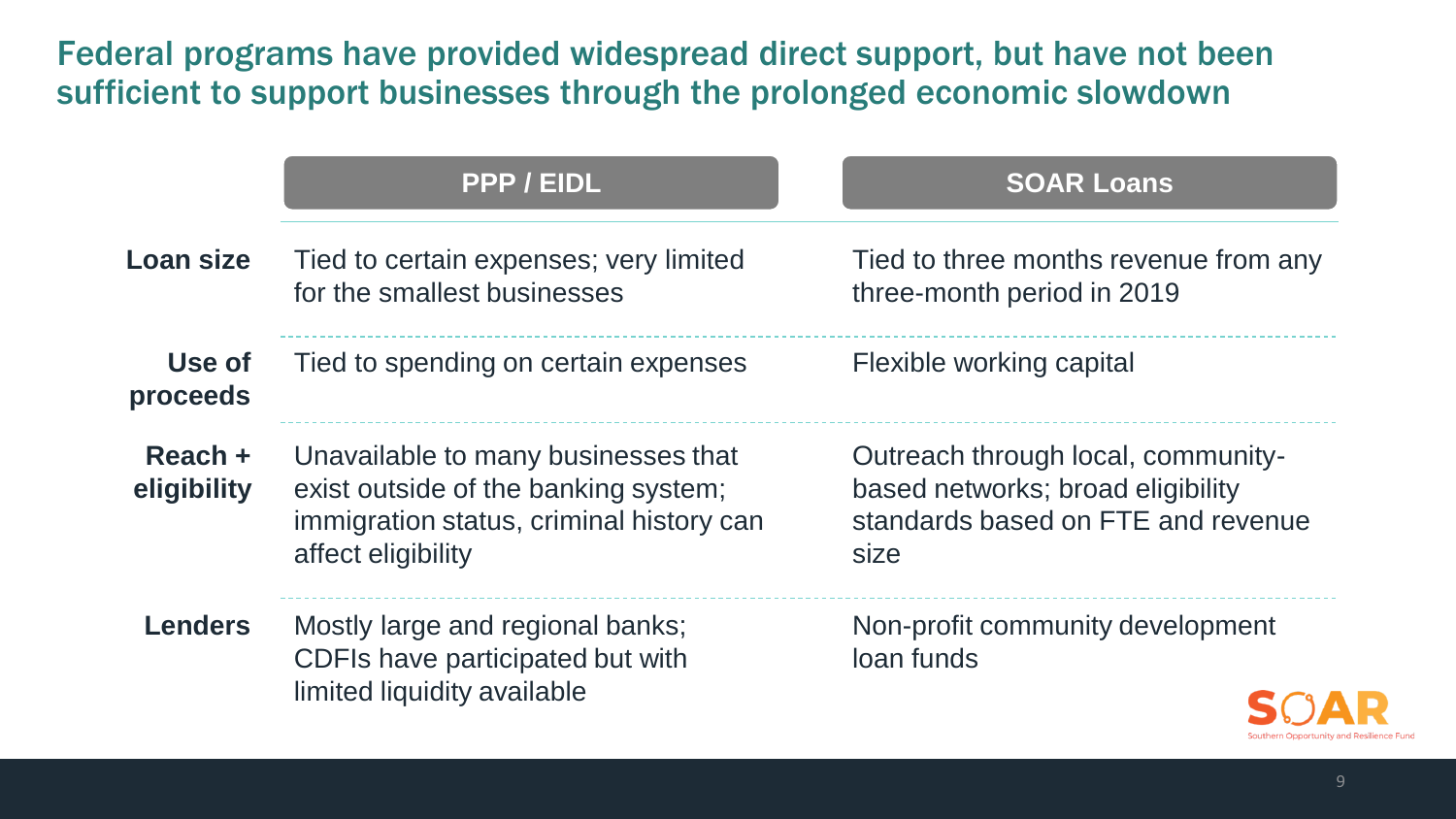This effort pools resources and leverages existing infrastructure to simplify execution and speed to market for businesses during this time of crisis

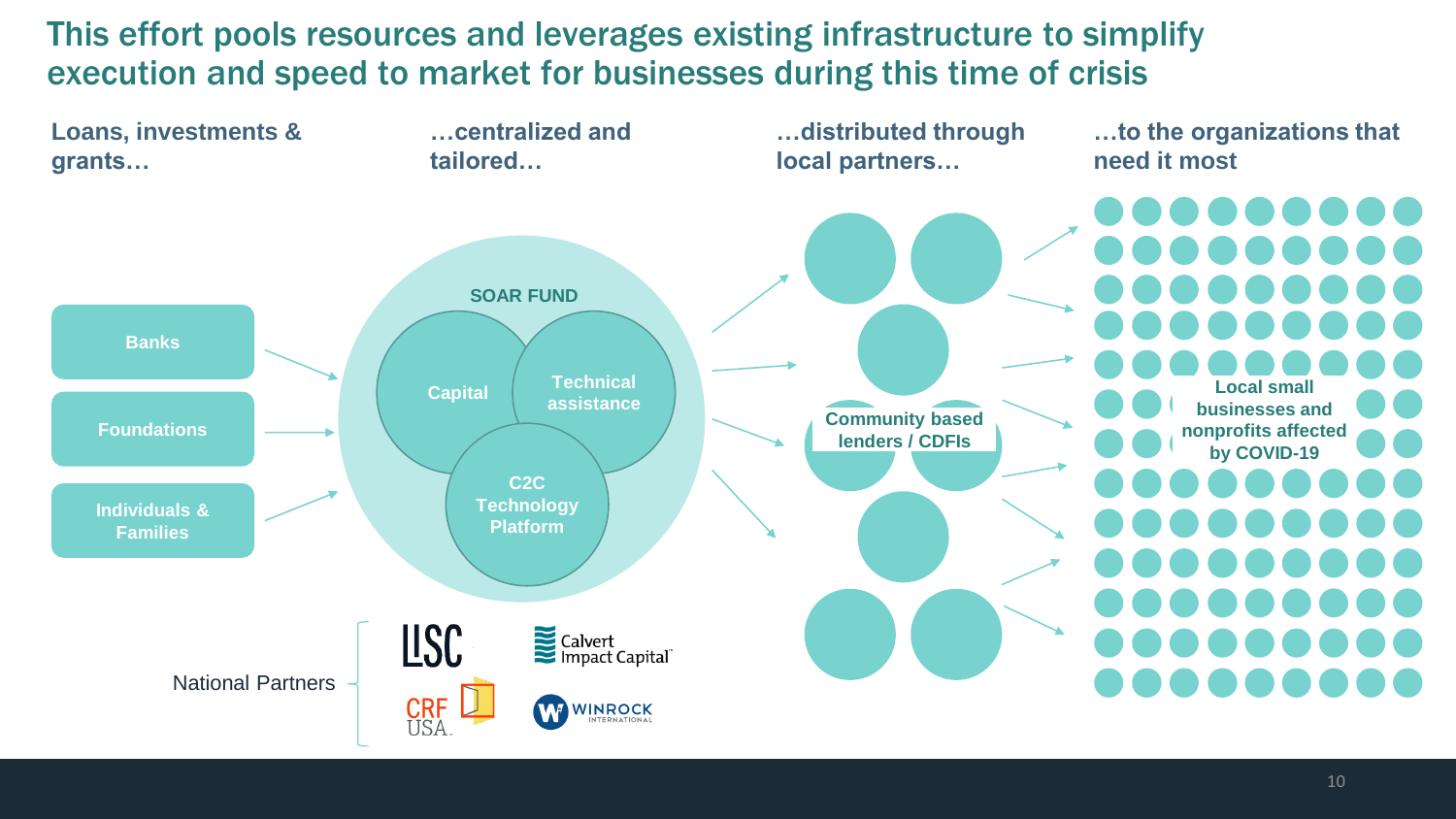The participating lenders will originate new loans to small businesses that they can package and sell to a centralized special purpose vehicle



by LISC

servicing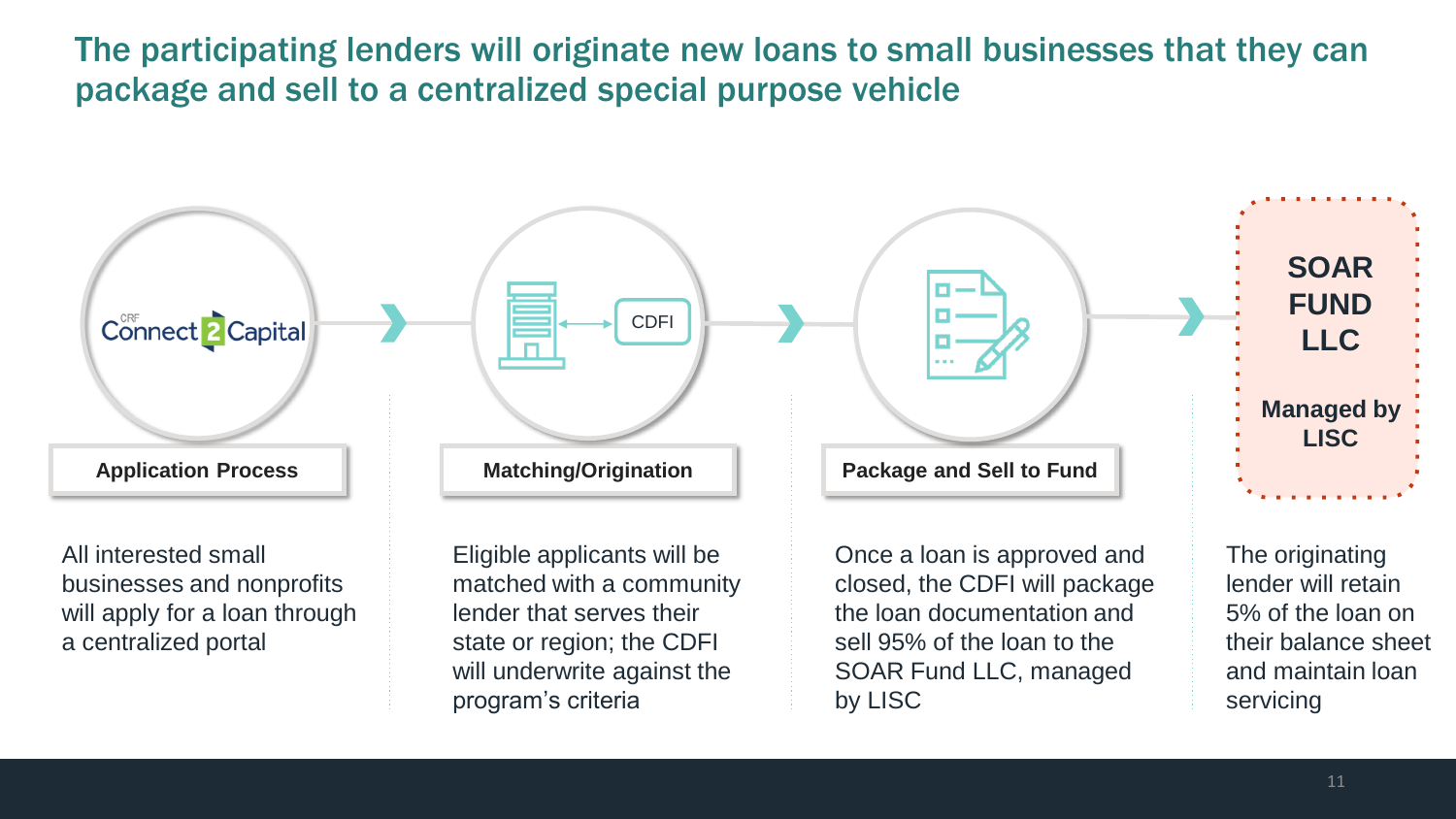### The SOAR Fund will purchase locally originated Recovery loans

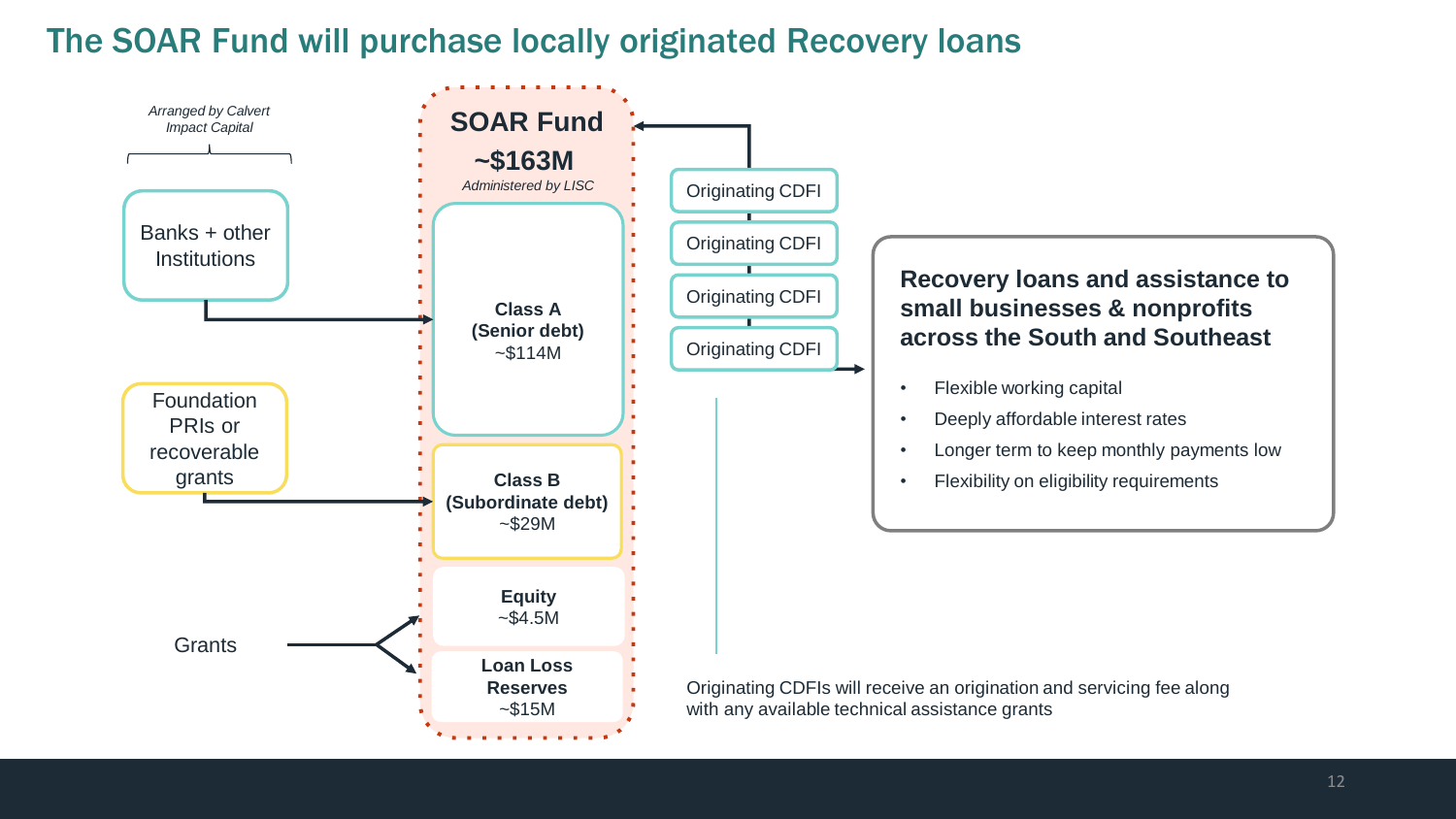The SOAR Fund is designed to equip community lenders with the support required to meet the unique recovery needs of their communities

• Enables participating CDFIs to focus on new lending in their communities by providing them with liquidity and mitigating on-balance sheet risk

### **Liquidity Low-cost and flexible capital**

• Provides CDFIs with the low-cost and flexible capital required to offer deeply affordable and flexible loans to small businesses and nonprofits

### **Operational Support**

• Provides CDFIs with the financial resources through the origination fee and servicing fee to ensure they have operational capacity to execute on a high volume of loans

#### **Sustainable and Scalable Partnership**

• Builds a scalable source of financing that leverages and combines existing infrastructure, networks, and relationships to activate new recovery lending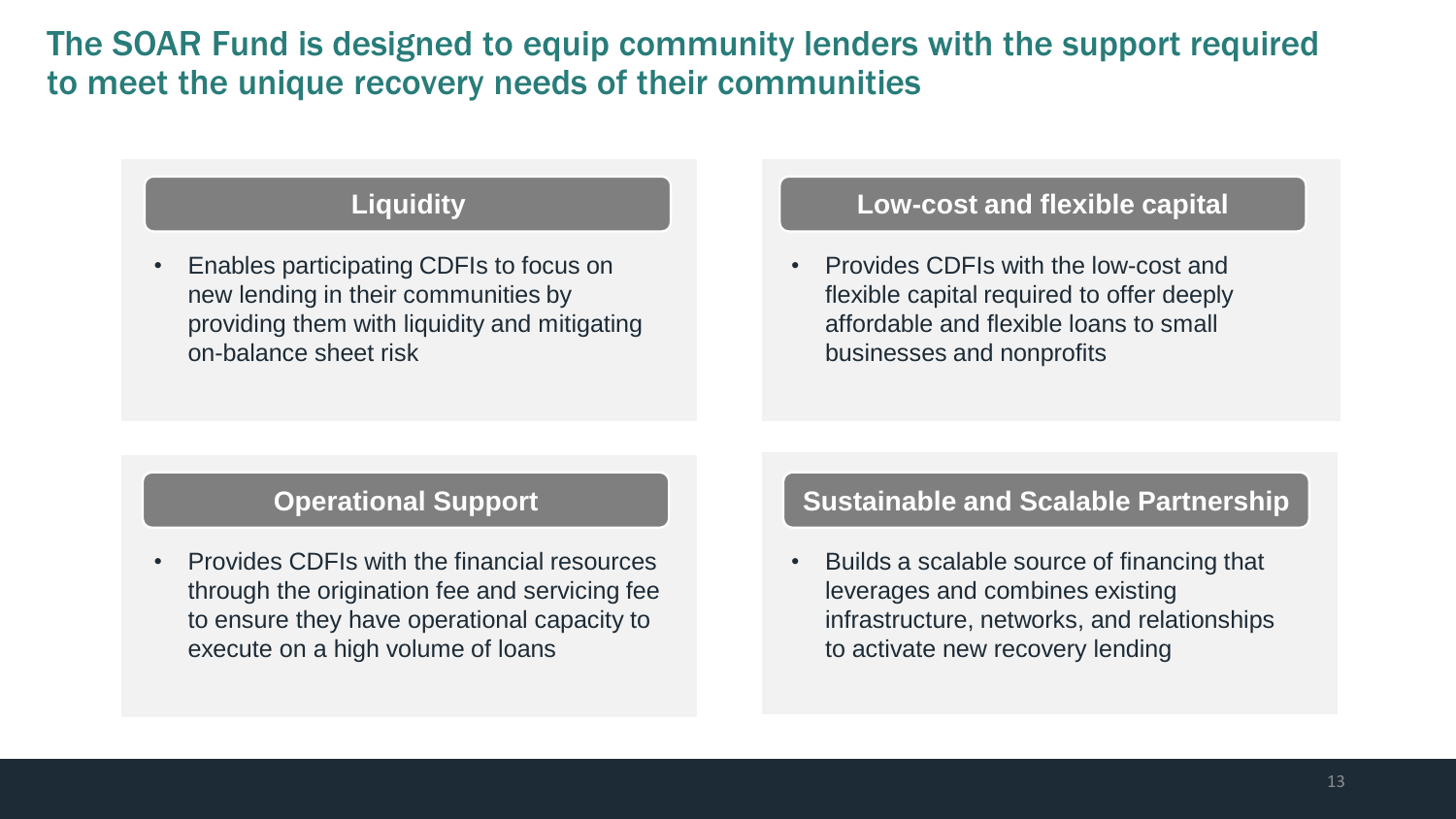The goal is not how much money disbursed, but the near- and long-term success of these businesses that create wealth and vibrancy in their communities



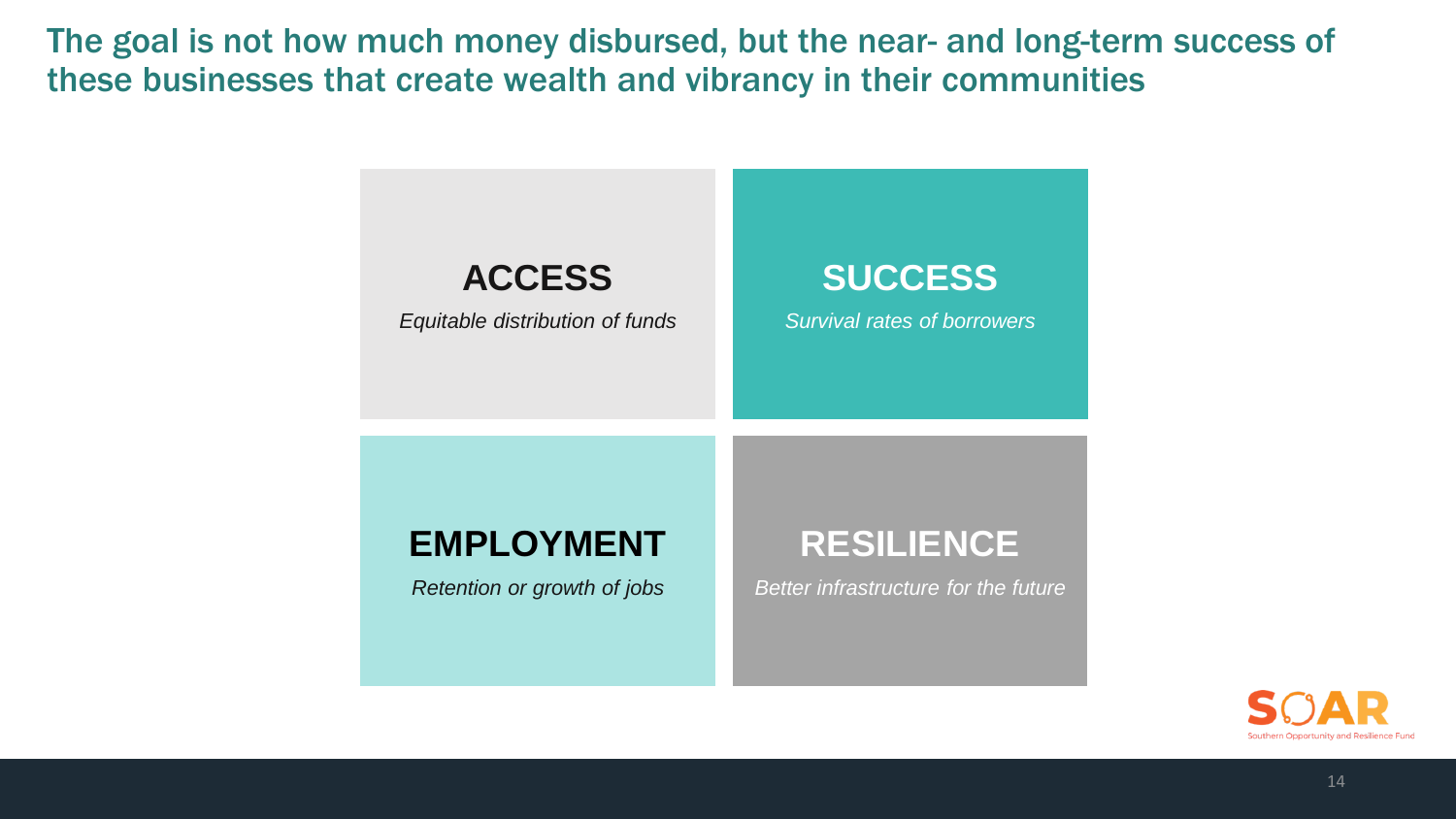### Similarly, in NY - the New York Forward Loan Fund (NY FLF) was built to prioritize equity and access

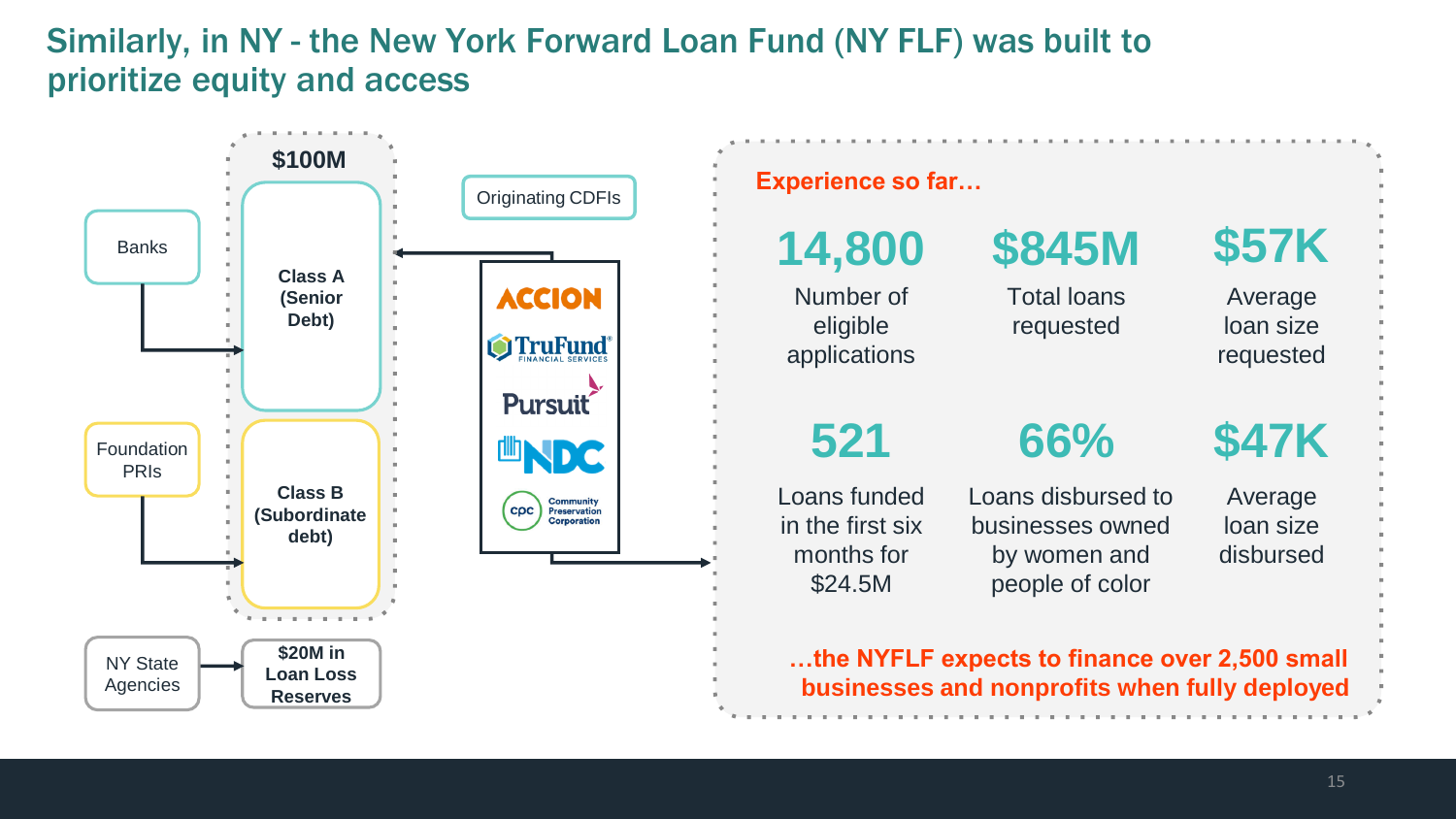Technical Assistance: Support throughout the loan lifecycle that strengthens the entire ecosystem

**Local small businesses and nonprofits affected by COVID-19 Interested businesses get preloan support Qualified applications receive support during loan process SOAR borrowers receive ongoing support through the life of the loan Unqualified applications receive support for loan readiness Denied applicants receive ongoing support**

**Outreach regarding support**

**Loan application** 

**SOAR Funds**

**Ongoing technical assistance**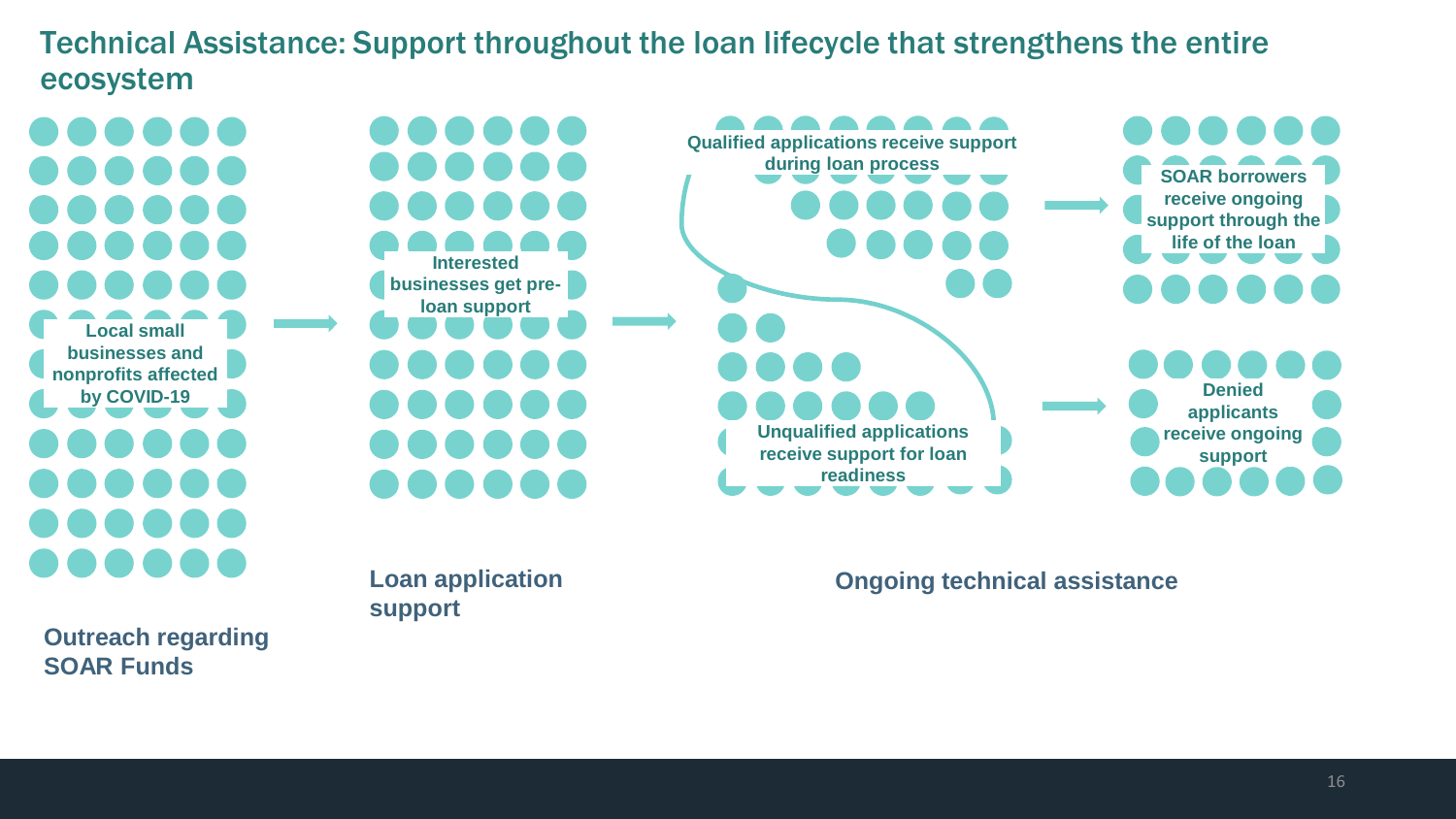### Technical Assistance: Holistic support throughout the loan lifecycle

TA has been a critical factor in the success of the Chicago and NY Funds and based on learnings from NY and Chicago the following areas are where support is most needed:

### ➢ **Pre-Loan:**

- Outreach to small businesses through local community organizations to build awareness and trust in the product
- Support in application process including support with collection and submission of necessary documents, online portal and application follow-up to finalize submission

### ➢ **Loan Process**

• Conduct a one-on-one business needs assessment to determine post-loan needs or current needs, in case of denial

### ➢ **Ongoing Support and Ecosystem Building:**

- Personal credit counseling
- Business plan development/ Proof-of-concept/lean startup training
- Marketing plan development
- Corporate governance counseling
- Accounting and financial counseling
- Professional development
- Peer-to-peer learning opportunities

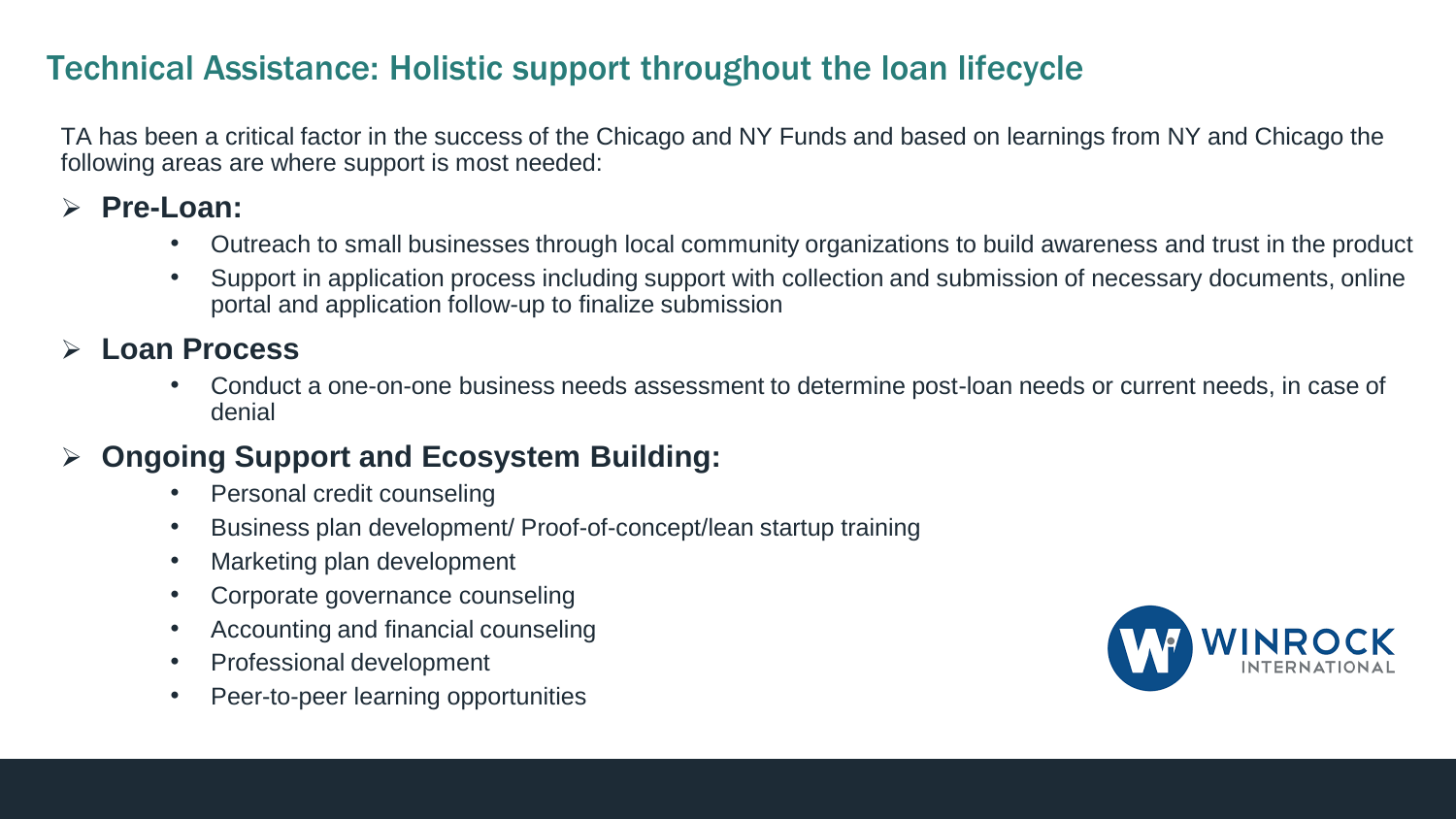### Capacity Development and Sustainable Outcomes through Partnerships



| <b>State</b> | #                    |
|--------------|----------------------|
|              | <b>Organizations</b> |
| <b>AL</b>    | 6                    |
| <b>AR</b>    | 33                   |
| LA           | 15                   |
| <b>MS</b>    | 10                   |
| OK           | 4                    |
| <b>TN</b>    | 11                   |

| <b>Type of</b><br><b>Organization</b> | # Organizations |
|---------------------------------------|-----------------|
| Economic<br>Development Org.          | 15              |
| Chamber                               | 3               |
| College/Uni                           | 28              |
| <b>CDFI</b>                           | $\mathcal{P}$   |
| Entrepreneurial<br><b>Support Org</b> | 31              |